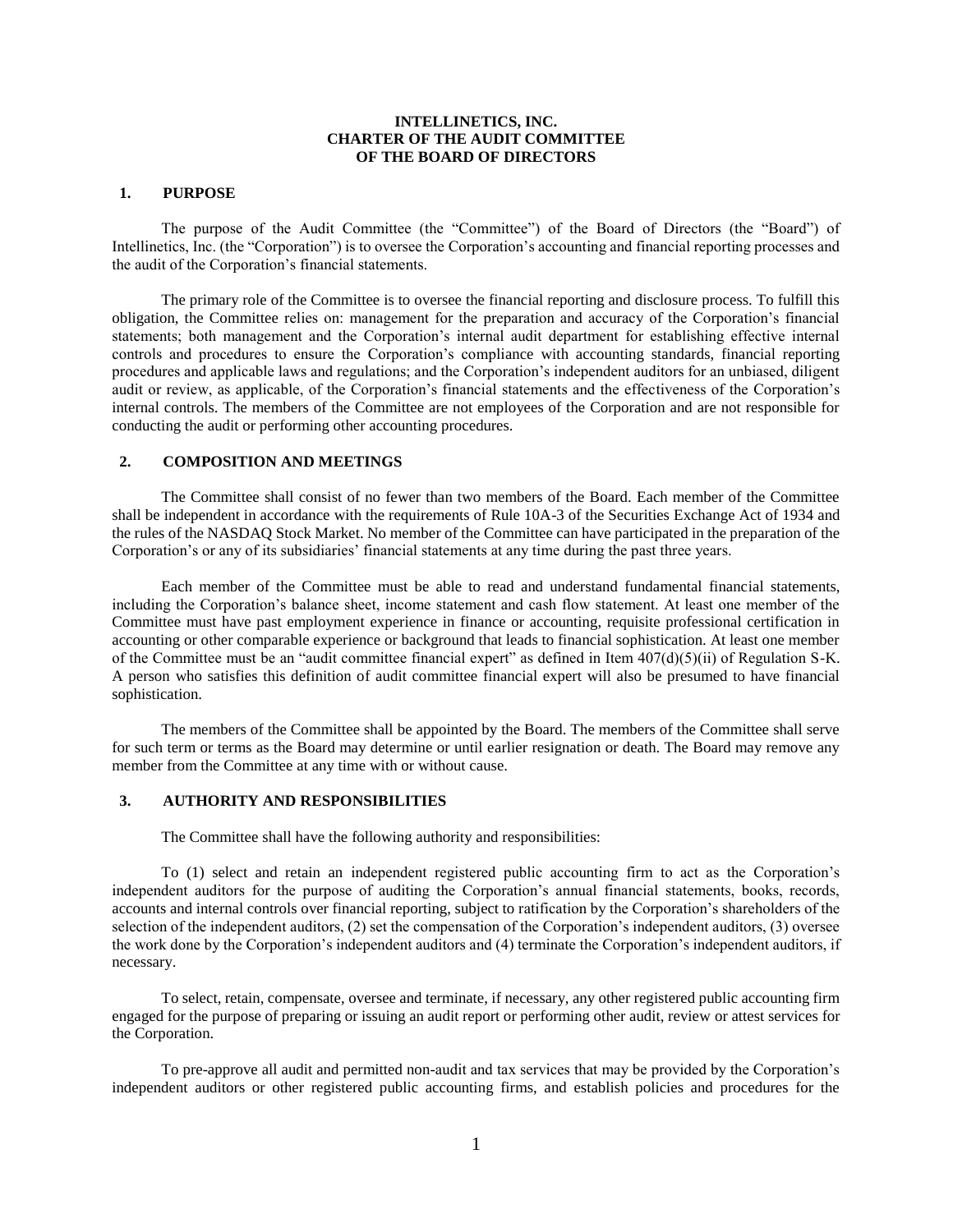Committee's pre-approval of permitted services by the Corporation's independent auditors or other registered public accounting firms on an ongoing basis.

At least annually, to obtain and review a report by the Corporation's independent auditors that describes (1) the accounting firm's internal quality control procedures, (2) any material issues raised by the most recent quality control review, peer review or Public Company Accounting Oversight Board review of the firm, or by any other inquiry or investigation by governmental or professional authorities in the past five years regarding one or more audits carried out by the firm and any steps taken to deal with any such issues, and (3) all relationships between the firm and the Corporation or any of its subsidiaries; and to discuss with the independent auditors this report and any relationships or services that may impact the objectivity and independence of the auditors.

At least annually, to evaluate the qualifications, performance and independence of the Corporation's independent auditors, including an evaluation of the lead audit partner; and to assure the regular rotation of the lead audit partner at the Corporation's independent auditors and consider regular rotation of the accounting firm serving as the Corporation's independent auditors.

At least annually, to present the Committee's conclusions regarding the qualifications, independence and performance of the independent auditors to the Board and, if so determined by the Committee, recommend that the Board take additional action to satisfy itself as to the qualifications, performance and independence of the independent auditors.

To review and discuss with the Corporation's independent auditors (1) the auditors' responsibilities under generally accepted auditing standards, (2) the scope and timing of the annual audit and (3) the results, including significant findings, of the annual audit.

To obtain and review a report by the Corporation's independent auditors that describes: (1) all critical accounting policies and practices to be used in the audit; (2) all alternative treatments of financial information within generally accepted accounting principles ("**GAAP**") that have been discussed with management, the ramifications of the use of such alternative treatments and the treatment preferred by the auditors; and (3) other material written communications between the auditors and management.

To review with the Corporation's independent auditors (1) any audit problems or difficulties, including difficulties encountered by the Corporation's independent auditors during their audit work (such as restrictions on the scope of their activities or their access to information, (2) any significant disagreements with management and (3) management's response to these problems, difficulties or disagreements; and to resolve any disagreements between the Corporation's auditors and management.

To review with management and the Corporation's independent auditors: any major issues regarding accounting principles and financial statement presentation, including any significant changes in the Corporation's selection or application of accounting policies; any significant financial reporting issues and judgments made in connection with the preparation of the Corporation's financial statements, including the effects of alternative GAAP methods; and the effect of regulatory and accounting initiatives and off-balance sheet structures on the Corporation's financial statements.

To review with management, the internal audit department and the Corporation's independent auditors the adequacy and effectiveness of the Corporation's internal controls, including any significant deficiencies or material weaknesses in the design or operation of, and any material changes in, the Corporation's internal controls and any special audit steps adopted in light of any material control deficiencies, and any fraud involving management or other employees with a significant role in such internal controls, and review and discuss with management and the Corporation's independent auditors disclosure relating to the Corporation's internal controls, the independent auditors' report on the effectiveness of the Corporation's internal control over financial reporting and the required management certifications to be included in or attached as exhibits to the Corporation's annual report on Form 10-K or quarterly report on Form 10-Q, as applicable.

To review and discuss with the Corporation's independent auditors and management the Corporation's annual audited financial statements (including the related notes), the form of audit opinion to be issued by the auditors on the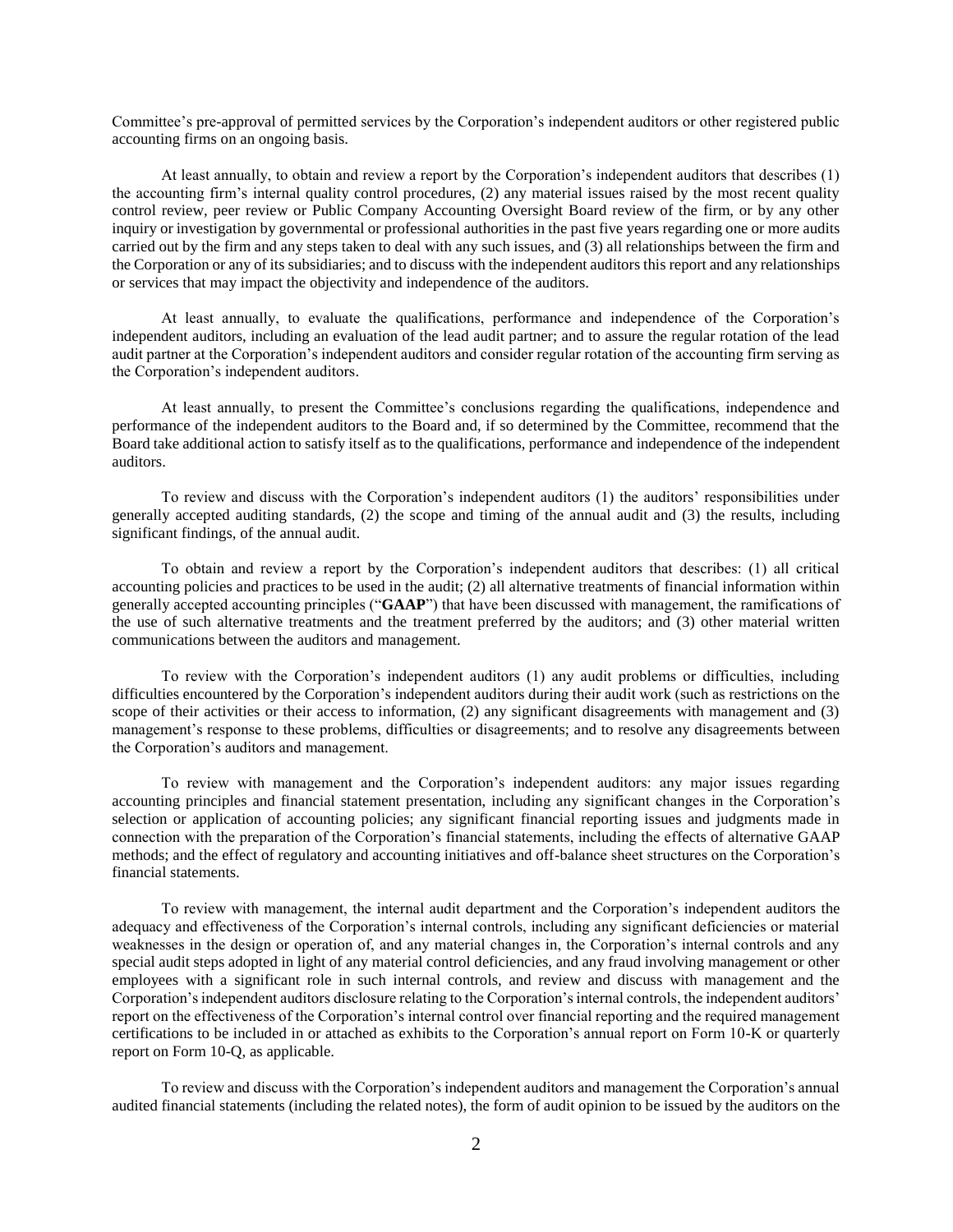financial statements and the disclosure under "Management's Discussion and Analysis of Financial Condition and Results of Operations" to be included in the Corporation's annual report on Form 10-K before the Form 10-K is filed.

To recommend to the Board that the audited financial statements and the MD&A section be included in the Corporation's Form 10-K and produce the audit committee report required to be included in the Corporation's proxy statement.

To review and discuss with the Corporation's independent auditors and management the Corporation's quarterly financial statements and the disclosure under "Management's Discussion and Analysis of Financial Condition and Results of Operations" to be included in the Corporation's quarterly report on Form 10-Q before the Form 10-Q is filed.

To review and approve the functions of the Corporation's internal audit department, scope, performance and results of such department's internal audit plans, including any reports to management and management's response to those reports.

To review and discuss with management and the Corporation's independent auditors: the Corporation's earnings press releases, including the type of information to be included and its presentation and the use of any pro forma or adjusted non-GAAP information, before their release to the public; and any financial information and earnings guidance provided to analysts and ratings agencies, including the type of information to be disclosed and type of presentation to be made.

To review and discuss with management and the internal audit department policies and guidelines to govern the process by which management assesses and manages the Corporation's risks, including the Corporation's major financial risk exposures and the steps management has taken to monitor and control such exposures.

To review the Corporation's compliance with applicable laws and regulations and to review and oversee any policies, procedures and programs designed to promote such compliance.

To discuss with the Corporation's general counsel or legal counsel any legal matters that may have a significant impact on the financial statements or the Corporation's compliance policies.

To set clear Corporation hiring policies for employees or former employees of the Corporation's independent auditors that participated in any capacity in any Corporation audit.

To establish and oversee procedures for the receipt, retention and treatment of complaints received by the Corporation regarding accounting, internal accounting controls or auditing matters and the confidential, anonymous submission by Corporation employees of concerns regarding questionable accounting or auditing matters.

To review, approve and oversee any transaction between the Corporation and any related person (as defined in Item 404 of Regulation S-K) and any other potential conflict of interest situations on an ongoing basis, in accordance with Corporation policies and procedures.

### **4. OUTSIDE ADVISORS**

The Committee shall have the authority, in its sole discretion, to retain and obtain the advice and assistance of independent outside counsel and such other advisors as it deems necessary to fulfill its duties and responsibilities under this Charter. The Committee shall set the compensation, and oversee the work, of any outside counsel and other advisors.

The Committee shall receive appropriate funding from the Corporation, as determined by the Committee in its capacity as a committee of the Board, for the payment of compensation to the Corporation's independent auditors, any other accounting firm engaged to perform services for the Corporation, any outside counsel and any other advisors to the Committee.